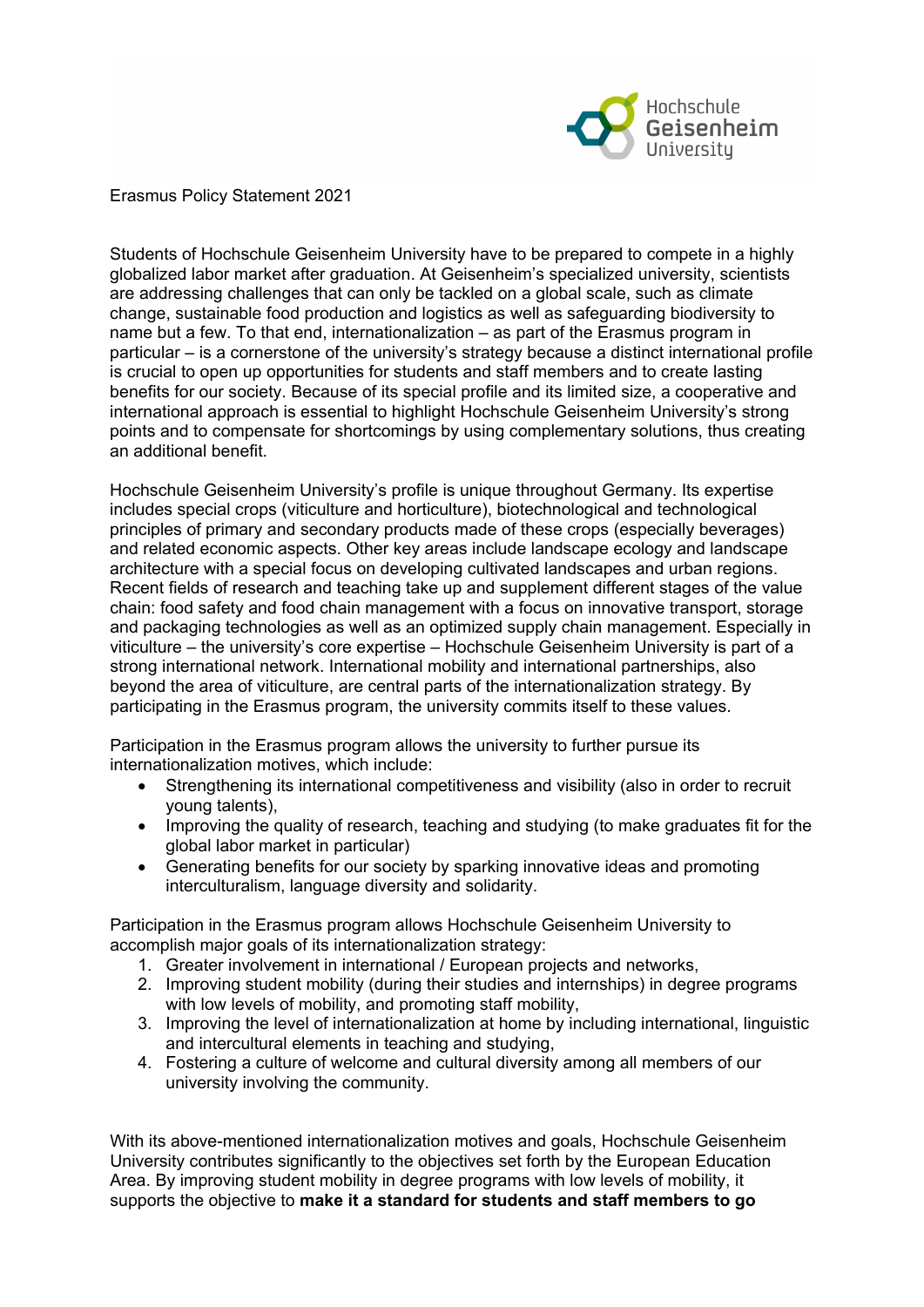

**abroad**. Based on the Bologna Process and the Lisbon Convention, Hochschule Geisenheim University seeks to automatically recognize credits earned abroad. In this context, the ECTS system proves to be a powerful tool for quality assurance. Promoting **foreign language learning** is another key concern of Hochschule Geisenheim University. The university's Language Center offers a wide range of courses for learning foreign languages at different levels and for different subjects. Additionally, one or several mandatory ECTS modules are an integral part of the curricular of all degree programs. Furthermore, Hochschule Geisenheim University contributes to the goal of the European Education Area to provide access to quality education for everyone, **regardless of social and economic background**. In 2018, the university signed the Charter of Diversity, committing itself to create a work and study environment that is free from prejudice and discrimination and offers equal opportunities in terms of education and personal development*.* Simultaneously, Hochschule Geisenheim University supports an open university culture and a campus that actively promotes interculturalism, diversity and open-mindedness, raising awareness of a **European identity** and the diversity of our **cultural heritage**.

In view of the priorities outlined in the renewed EU agenda for higher education, one of Hochschule Geisenheim University's central missions is to strengthen the practical relevance of its degree programs and to actively support students in **acquiring skills and competencies** to help them meet the requirements of the labor market. As the first "new type university", Hochschule Geisenheim University creates and use synergies between teaching, practice and research. Students benefit from a high level of interdisciplinarity. The practice-oriented Bachelor's degree programs provide them with the necessary qualifications to start their professional careers after graduation. As part of the Erasmus program, the university encourages students to complete internships - some of which are mandatory - and vocational semesters abroad. In the research-based Master's programs, students address current research questions, benefitting from the university's tight-knit network of international partners and the state-of-the-art research infrastructure. Additionally, thanks to its large alumni association, Hochschule Geisenheim University maintains close contacts with companies and institutions, which offer internships or – in case of cooperative work-study programs – apprenticeships and are consulted for the further development of curricula. Additionally, the university has introduced a part-time degree program to offer professionals in the wine industry the opportunity to extend their qualifications in parallel to their careers. Hochschule Geisenheim University encourages students and staff members (including teaching staff, non-academic staff, researchers, doctoral students) to go abroad, and actively supports international partnerships as part of the Erasmus program – thus supporting all parties involved to further develop their skills and competencies. In addition to subjectspecific skills, the university helps students to acquire key competencies with a focus on problem-solving skills as well as language, intercultural and digital competencies and critical thinking.

Furthermore, Hochschule Geisenheim University seeks to create and further develop **inclusive and interconnected university systems.** It supports students with different social backgrounds, and the service units of the Student Information Center provide individual advice on academic and non-academic matters. The university's limited size allows students, teaching and administrative staff to interact closely. Thanks to the close cooperation between different departments and the university's flat hierarchies, problems and challenges can be addressed and solved quickly. Disadvantaged students in particular benefit from these short communication channels. The university's main goal is to create equal opportunities so that everyone has the chance to prosper and gain international experience. Besides Erasmus, Hochschule Geisenheim University offers different scholarship programs, some of which are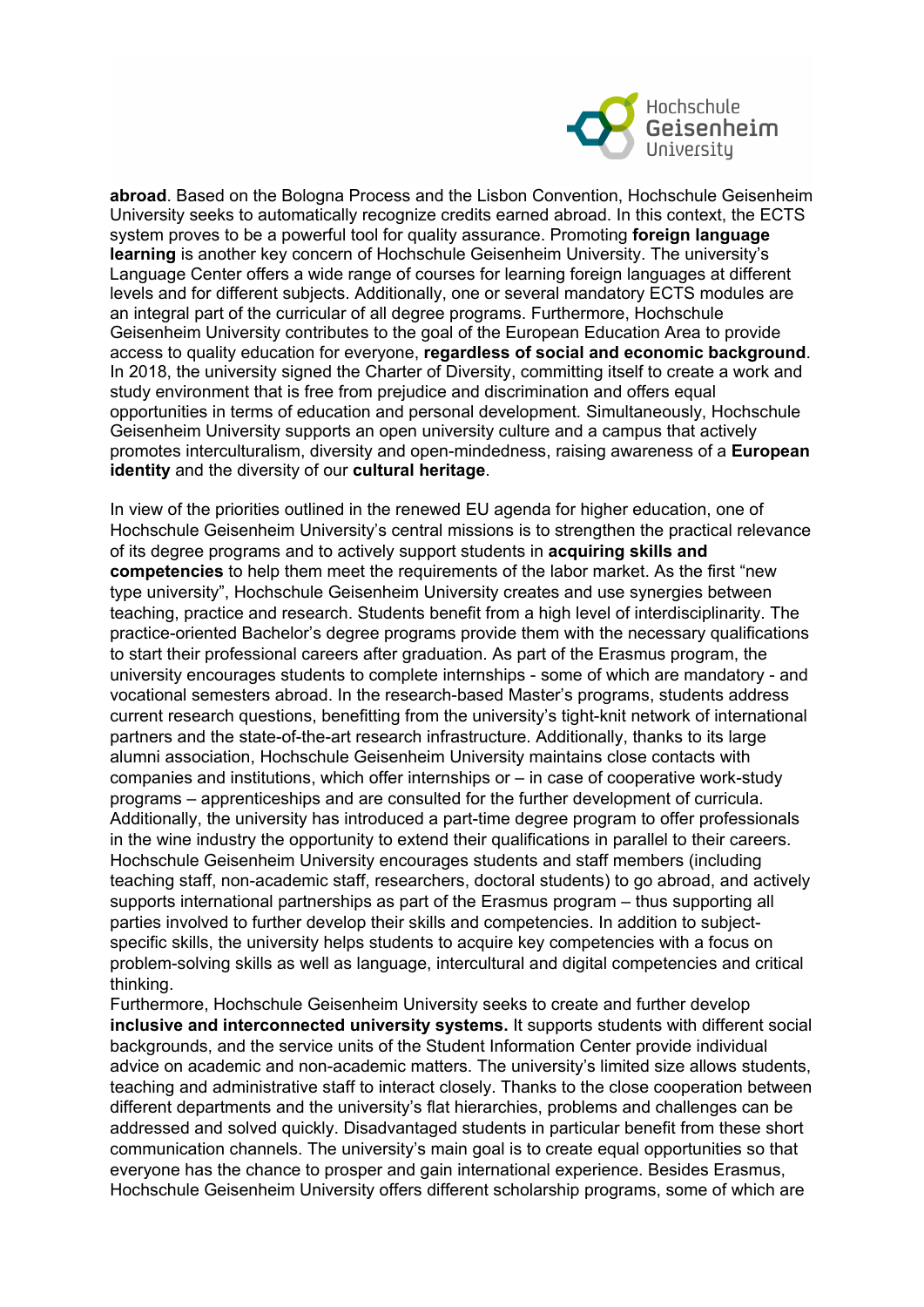

sponsored by companies, such as the *Deutschlandstipendium* scholarship. It also takes part in the pilot project "Access of Vocationally Qualified Students to Universities in the State of Hesse", which enables vocationally qualified people to complete a degree program even with an intermediate level of education.

Hochschule Geisenheim University has close ties with the City of Geisenheim and the region. Joint projects, such as "Green Geisenheim", bring together the academic world and the local community, and help to promote social skills. Furthermore, the university maintains partnerships with regional schools and vocational-technical colleges to facilitate the transition from school to university. As a member of the Rheingau Start-up Center and the regional start-up network, the university advises companies on **innovations** and actively promotes entrepreneurship and innovation skills. Encouraging and promoting innovations is a key concern of the university management. With its basic and application-oriented research in particular, the university makes an important contribution to stimulate innovations and spark ideas in its areas of expertise. Research activities are supported by projects financed by Hesse's innovation and structural development fund and the LOEWE program for the development of scientific and economic excellence. Other key factors to promote innovations include international cooperation and mobility – as part of the Erasmus program in particular – as well as the university's Graduate School, Research and Innovation Services and the various services offered by the Department of Continuing Education.

The target strategy agreement with the Federal State of Hesse and the university development plan provide the basis for an **effective and efficient university system**. As important elements of internationalization, these agreements include international student mobility, the further development of international networks for research and knowledge transfer as well as the internationalization of the university administration.

Within the scope of the Erasmus program, Hochschule Geisenheim University focuses on increasing learning mobility (KA1) for students and university staff in program and partner countries. The university's internationalization strategy concentrates on continuing and strengthening long-term collaborations with Erasmus program and partner countries (with a special focus on East Europe) and encourages students to go abroad for internships. Areas with a low level of mobility will receive additional support: student mobility (SMS) in all three stages, especially in areas with a low level of international exchange, as well as the mobility of academic and non-academic staff. Internationalization also plays a vital part when selecting professorial staff in order to provide international stimulus for areas with low levels of mobility.

By participating in KA1, Hochschule Geisenheim University is actively pursuing one of its major goals: improving international mobility for the different target groups. This is meant to strengthen the quality of teaching, studying and research by including international components and exchanging best practices, and is supposed to help all target groups to develop key competencies, improves their chances on the labor market and promotes internationalisation@home.

Thanks to collaboration projects as part of the Erasmus+ Key Action 2 (strategic partnerships, capacity building) and the well-established former Erasmus Mundus Program Vinifera Euromaster, Hochschule Geisenheim University has been able to strengthen and expand its international network. For the new generation of the Erasmus program, the university intends to keep participating in Key Action 2 as part of its internationalization strategy. In particular, the university seeks to take part in the Erasmus activities "Partnerships for Cooperation and Exchange of Best Practices", "Partnerships for Innovations" and "Joint Erasmus Mundus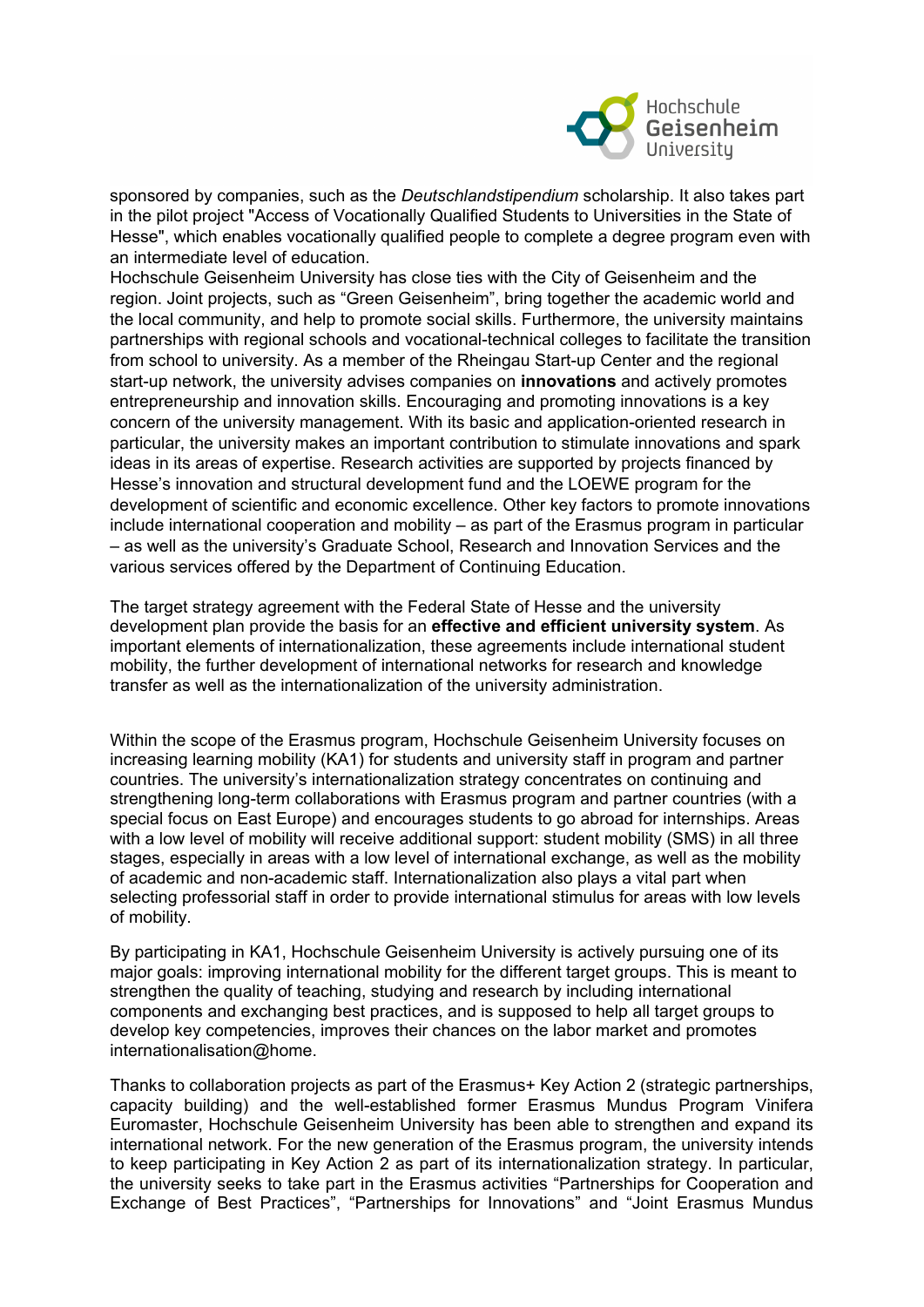

Master's Degrees". By participating in cooperation projects, the university aims to step up its collaboration with strategic partners and to work together with existing or new partners to further strengthen all other research areas beyond the area of viticulture on an international level. These actions contribute to Hochschule Geisenheim University's key target to step up its involvement in international / European projects and networks and to promote the development of integrated international teaching activities in order to improve the visibility and competitiveness of the university.

Since its foundation, Hochschule Geisenheim University can look back on seven years of successful Erasmus experience and a well-established Erasmus organizational structure in compliance with the program's principles and quality standards. These include:

- respecting the principles of non-discrimination, transparency and inclusion,
- fair and transparent admission, selection and application processes,
- special support for disadvantaged groups
- providing preparatory courses, especially with regard to language and culture
- specialist advice by academic staff
- individual advice on non-academic subjects provided by the student service
- support and integration services
- monitoring activities
- recognition of credits gained abroad as well as the application of ECTS tools
- recognition of staff mobility
- feedback and evaluation formats
- systematic follow-up
- sharing and implementing the results

In order to make it a standard for students and staff members to go abroad, Hochschule Geisenheim University's primary target within the Erasmus program is to increase learning mobility (KA1) for students and staff members (see above). Mobility fosters the ability to interact and cooperate with people with different cultural backgrounds, helps to adapt to different circumstances and improves language and communication skills. It also promotes social and transversal competencies (openness and curiosity to rise to new challenges, problem-solving and decision-making skills, trust, tolerance towards other personal values and behaviors). These skills are required in our globalized world and will ultimately help to improve your chances on the labor market.

Moreover, staff mobility fosters innovation and change management. Mobility among teaching staff has a positive impact on acquiring new teaching methods, improving the international dimension of teaching content, and positively influences joint research opportunities. Nonacademic staff members who go abroad (administrative staff in particular in order to promote the internationalization of university administration) are likely to improve their communication, problem-solving and organizational skills.

Driving learning mobility also helps to promote the level of "internationalization at home". Students and staff members who stay in their home institution benefit from peer learning and the interaction with exchange students and staff members and from sharing professional and intercultural skills, expertise and experience. International exchange also helps to recognize, appreciate and integrate diversity and raises a deeper European awareness among participants and their families.

Another target of Hochschule Geisenheim University is to step up its involvement in international collaboration projects as part of Key Action 2 (see above). International cooperations, which combine higher education with science and economic-related subjects,